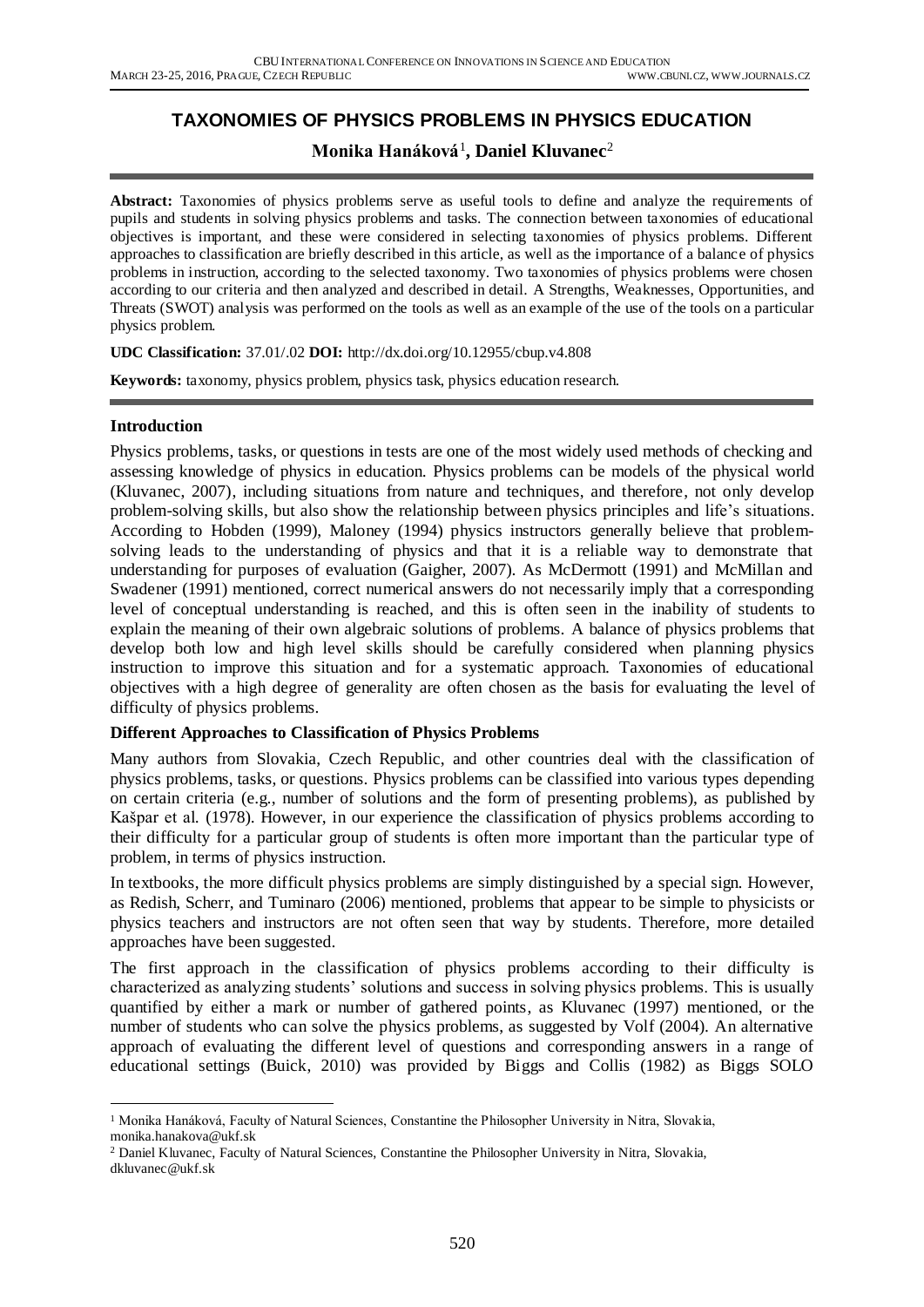Taxonomy, where SOLO means Structure of Observed Learning Outcomes. The main consideration in this taxonomy of five levels is the number of connections, namely, the relationships within or beyond the subject area, and the ability of students to demonstrate these in written solutions.

On one hand, success and the quality of students' solutions can be an important indicator of the difficulty of physics problems. On the other hand, as Kluvanec (1997) mentioned, the information about the group of students that it provides may have more relevance than that of the physics problem itself.

Teachers, however, need a tool to identify the level of probable difficulty of chosen physics problems before using them, without the need to analyze the solutions of students. Taxonomies of educational objectives are such tools and these have a high degree of generality, i.e., they are not subject specific. Krathwohl (2002) characterized them as a framework for classifying statements of the expected or intended results of student instruction. In general, they are a classification system of levels, where each level is a pre-requisite for the next one. Bloom Taxonomy, including its modifications and variations, is one that is widely used in course development, where a range of physics questions, as well as problems, are considered and categorized by the level of knowledge and understanding that is required for a successful answer (Buick, 2010). Applications of this approach have resulted in creating further taxonomies of physics problems or models of classifying physics problems.

## **Selection of Taxonomies and Models of Physics Problems**

There is a variety of taxonomies available and those with analyses of advantages and disadvantages with an example, could be useful for teachers. Classification of educational tasks suggested by Tollingerová et. al. (1986), in a close coherence with Bloom Taxonomy, has been applied in many fields to date. It consists of five main types and 27 subcategories considering operational structure. A few examples of its application in physics problems was presented by Žák (2011).

The main objective of this article is to present and implement method in selecting the most appropriate taxonomy that was primarily created for evaluating physics problems in educational settings. To achieve this, the Strengths, Weaknesses, Opportunities, and Threats (SWOT) analysis was performed. As it was not possible to analyze possible taxonomies, we chose two that fulfilled criteria we had defined as the most important for educational settings, namely, C1: taxonomies of educational objectives should be included in the taxonomies of physics problems, C2: verification in physics education research, C3: applicability in primary and secondary schools, and C4: no necessity to analyze the success of students' solutions in considering the level of physics problems according to this taxonomy.

## **Taxonomy of Introductory Physics Problems (TIPP)**

The Taxonomy of Introductory Physics Problems (TIPP) is a classification of physics problems in the context of introductory physics courses. It involves a database containing text-based and researchbased physics problems that explain their relationship to cognitive processes and knowledge. Teodorescu, Bennhold, Feldman, and Medsker (2013) described this taxonomy using examples of classification and discussed its validity and reliability (Figure 1).

As the basis of the TIPP, the New Taxonomy of Educational Objectives (NTEO), by Marzano and Kendal (2007), was chosen. The NTEO satisfied all criteria defined by the authors of TIPP. First, it addressed problem-solving in the list of cognitive processes. Second, it involved both knowledge domains and cognitive processes that have been identified by physics education research (PER) as relevant for physics problem solving. Third, it distinguished between the cognitive processes and the knowledge involved in the problem solving. It also assumed that students will have no previous exposure to the particular (or similar) problem and have only basic relevant knowledge. There is the belief that a student who solves the same problem many times engages in different cognitive processes to that of a student who sees it for the first time. The application of the NTEO consists of three systems of thinking (cognitive, metacognitive, and self-system divided into six levels) and three knowledge domains (information, mental, and psychomotor procedures). The TIPP is focused on a cognitive system of thinking and on information and mental procedures, and is designed for pen-andpaper tasks. Characteristics of domains, as well as subcategories of cognitive system (both for information and mental procedures), are shown in Figure 1 and a SWOT analysis in Table 1.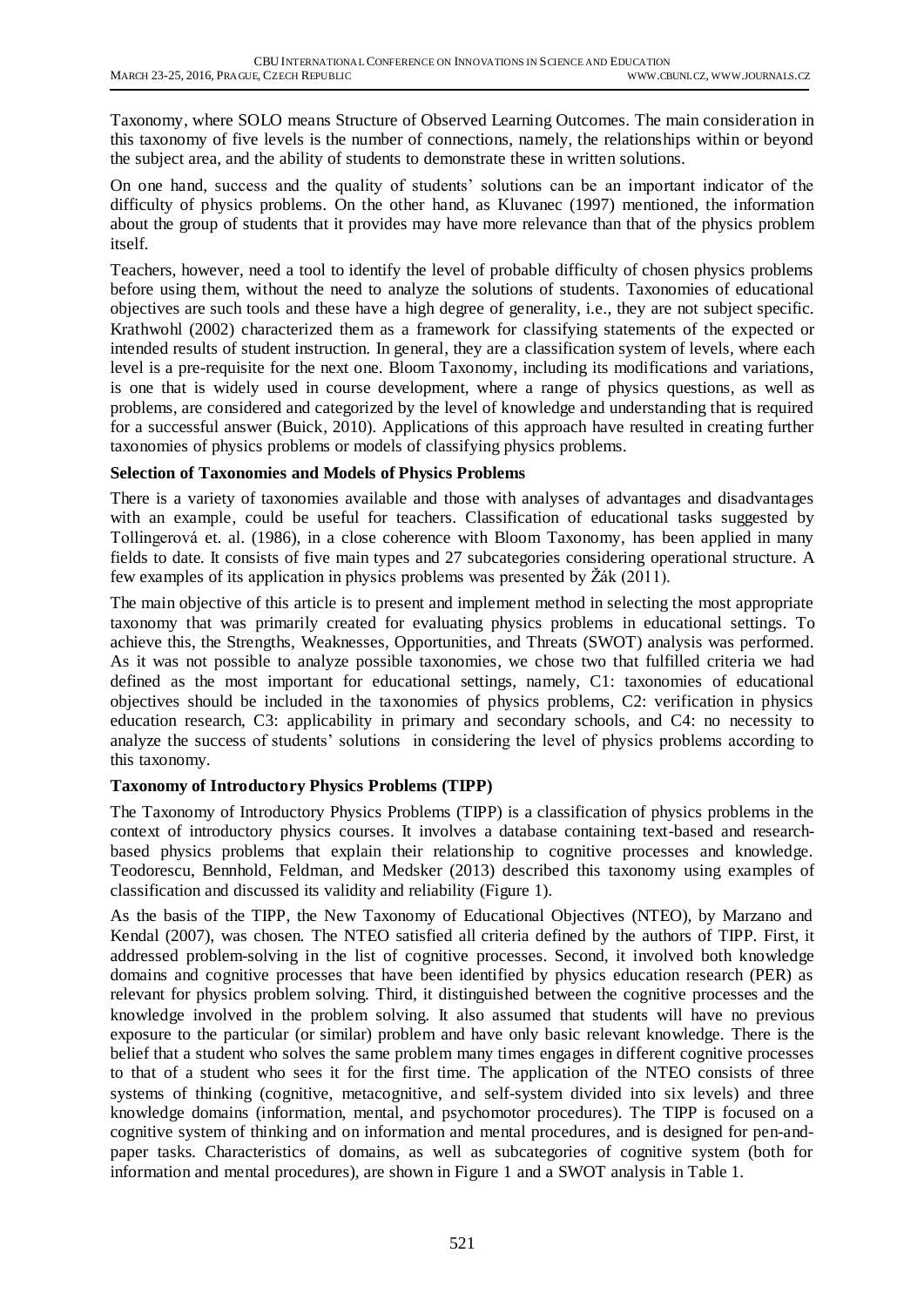

Source: Elaborated according to Teodorescu et al. (2013)

Table 1: Strengths, Weaknesses, Opportunities, and Threats (SWOT) analysis of Taxonomy of Introductory Physics Problems (TIPP)

| <b>Strengths</b>                                                                          | Weaknesses                                   |  |  |  |
|-------------------------------------------------------------------------------------------|----------------------------------------------|--|--|--|
| It satisfies our criteria of                                                              | For physics tasks, where the method          |  |  |  |
| $C1: NTEO*$ is used, one of the latest modifications                                      | of solution is known by solver, other        |  |  |  |
| of Bloom Taxonomy,                                                                        | factors could be considered                  |  |  |  |
| C2: physics problems from PER $**$ ,                                                      |                                              |  |  |  |
| C3: applicable in primary and secondary schools<br>after consideration, and               |                                              |  |  |  |
| C4: well as defined method of classification with                                         |                                              |  |  |  |
| examples for every type                                                                   |                                              |  |  |  |
| Tool with measured validity and reliability                                               |                                              |  |  |  |
| <b>Opportunities</b>                                                                      | <b>Threats</b>                               |  |  |  |
| Similar approaches (the source taxonomy NTEO) could be                                    | Using this taxonomy by teachers,             |  |  |  |
| used for primary and secondary schools as pupils and                                      | could be more complicated as the             |  |  |  |
| students, as we consider that pupils on lower level have                                  | categories defined in NTEO are not           |  |  |  |
| only basic relevant knowledge compared to the procedures                                  | as widely known as Bloom                     |  |  |  |
| and knowledge used at higher levels (as was the assumption                                | Taxonomy and the characteristics of          |  |  |  |
| for university physics introductory courses)                                              | subcategories should be carefully<br>studied |  |  |  |
| Notes: *NTEO - New Taxonomy of Educational Objectives; **PER - Physics Education Research |                                              |  |  |  |
| Source: Author                                                                            |                                              |  |  |  |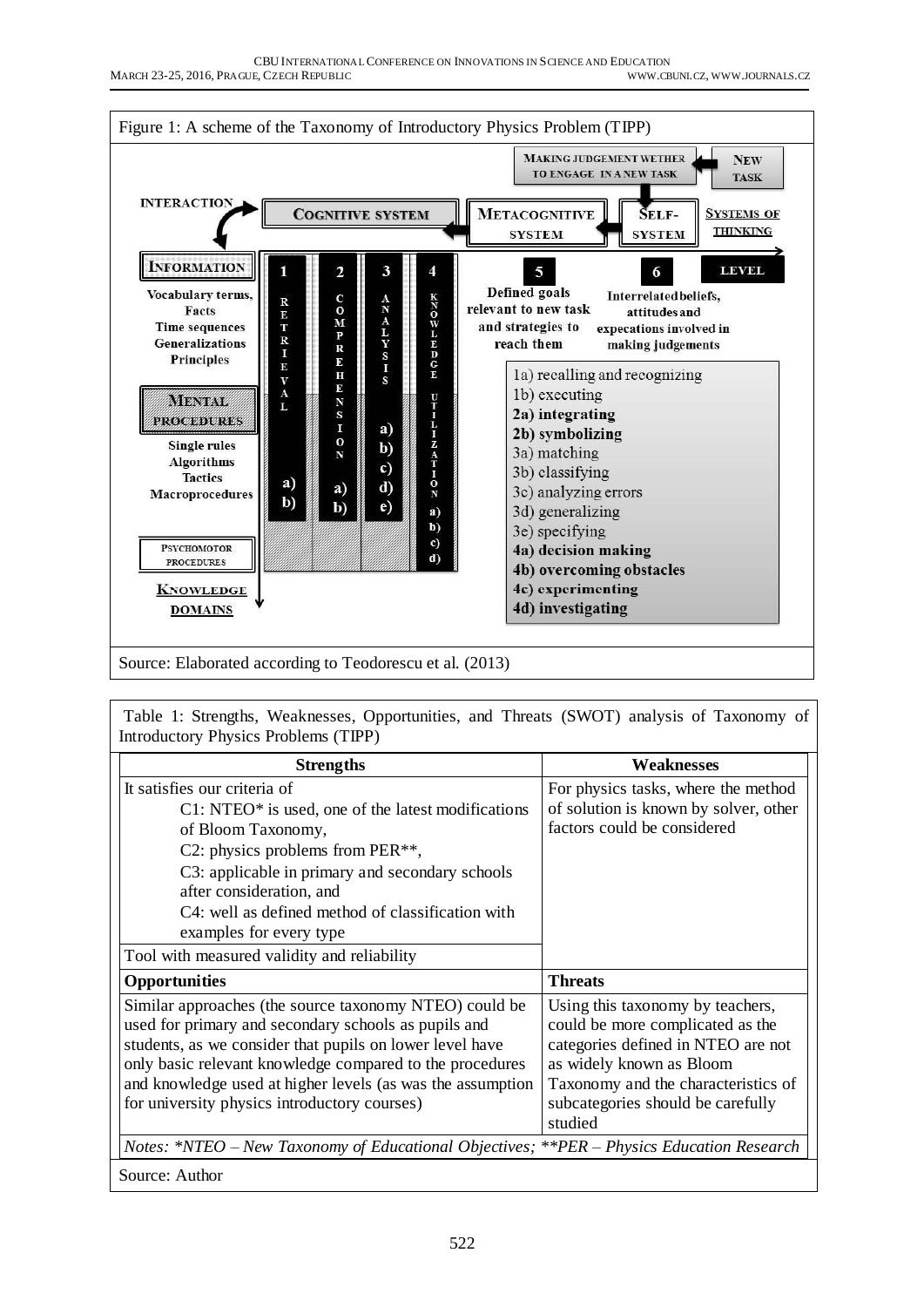## **Model of Bloom Taxonomy, Mathematical Models, Scope of Themes and Convergence (BMTK)**

This BMTK model was created because of the need for an objective but simple way to evaluate physics problems according to cognitive operations and performance of students for problem solving. It is based on the original Bloom Taxonomy, represented by the letter "B". Three elements of Creativity and Performance Features (CPF) are then considered, namely, "M" for mathematical models, "T" for scope of themes, and "K" for convergence or divergence of physics problem. These components are based on the previously published characteristics of solving physics problems by Kluvanec (1997). They were adopted for simplicity of a model and the assumption that an objective identification was possible. For example, when subcategories are identified in the physics task or problem, the highest attainable value of index is written, instead of the letters BMTK, as  $2<sub>X10</sub>$  (Figure 2).

| (BMTK)                                                                                             |                                                              | Figure 2: Model of Bloom Taxonomy, Mathematical Models, Scope of Themes and Convergence                                                                                         |  |
|----------------------------------------------------------------------------------------------------|--------------------------------------------------------------|---------------------------------------------------------------------------------------------------------------------------------------------------------------------------------|--|
| <b>Cognitive operations</b>                                                                        | <b>Elements of Creativity and Performance Features (CPF)</b> |                                                                                                                                                                                 |  |
| $\mathbf{B}$ (Bloom)<br>1 – knowledge                                                              | M – mathematical<br>models                                   | $0$ – from the previous grades<br>$1$ – from actual grade<br>2-above standard of actual grade<br>$X$ – qualitative tasks                                                        |  |
| 2 - comprehension<br>$3$ – application<br>$4 - \text{analysis}$<br>5 - synthesis<br>6 - evaluation | $T$ – scope of themes                                        | 0 - task corresponding to actual topic<br>theme on physics instruction<br>1 – themes from one chapter<br>2 – themes from more chapters<br>3 – different parts of physics course |  |
|                                                                                                    | $K$ – convergence/<br>divergence                             | 0 – convergent tasks<br>$1$ – divergent tasks                                                                                                                                   |  |

Source: Rakovská and Dežerický (2002)

The indexes, either numbers or the letter "X" (Figure 2), define the subcategories of elements of CPF. Indexes provide the teacher with important information about the chosen physics problem without the need to solve or analyze it. The SWOT analysis of this model is shown in Table 2.

Table 2: Strengths, Weaknesses, Opportunities, and Threats (SWOT) analysis of model of Bloom Taxonomy, Mathematical Models, Scope of Themes and Convergence (BMTK)

| <b>Strengths</b>                                                                                                        | <b>Weaknesses</b>                                                                                                                   |  |  |  |  |
|-------------------------------------------------------------------------------------------------------------------------|-------------------------------------------------------------------------------------------------------------------------------------|--|--|--|--|
| It satisfies our criteria of                                                                                            | Identification of the value of indexes of M, T                                                                                      |  |  |  |  |
| C1: Bloom Taxonomy included,                                                                                            | elements can vary because of slight differences of                                                                                  |  |  |  |  |
| C <sub>2</sub> : research at grammar school,                                                                            | the order and understanding of mathematical<br>models and themes (the problem can be solved by                                      |  |  |  |  |
| C <sub>3</sub> : useable.                                                                                               | defining model of curriculum used)                                                                                                  |  |  |  |  |
| C4: possible to classify physics problems before using                                                                  |                                                                                                                                     |  |  |  |  |
| them in instruction as far as the system of active verbs is<br>described and analysis of possible solutions can be done |                                                                                                                                     |  |  |  |  |
| Observed agreement between this model and the other way of<br>assessment of students' performance at grammar school     |                                                                                                                                     |  |  |  |  |
| Examples of this method analyzed                                                                                        |                                                                                                                                     |  |  |  |  |
| <b>Opportunities</b>                                                                                                    | <b>Threats</b>                                                                                                                      |  |  |  |  |
| It can be used as a tool for reformulating physics problems                                                             | While using this model by teachers to classify<br>group of physics problems their indexes can vary<br>according to their experience |  |  |  |  |
| Two-dimensional revised Bloom Taxonomy could be chosen<br>for deeper analysis                                           | Level of creativity is not defined here                                                                                             |  |  |  |  |
| Source: Author                                                                                                          |                                                                                                                                     |  |  |  |  |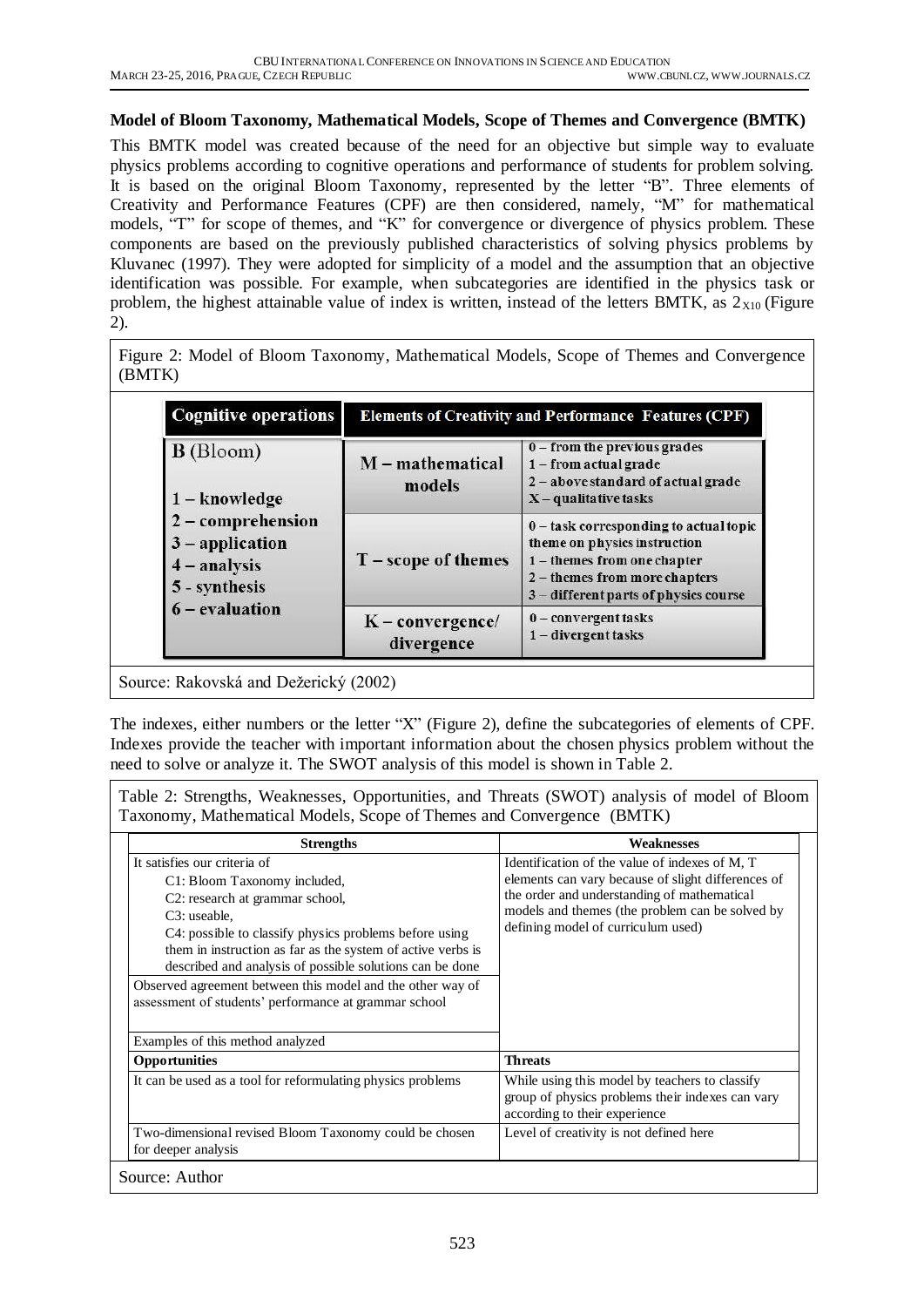## **Example of Classification According to TIPP and model BMTK**

An example problem from Teodorescu et al. (2013) is:

A cart of mass *m* moves with a speed *v* on a frictionless air track and collides with an identical cart

that is stationary. If the two carts stick together after the collision, what is the final kinetic energy of the system? (p. 6)

The method of classifying this example in TIPP involves identifying the highest complexity in the cognitive process necessary to solve the problem. Categories for both information and mental procedures, defined in Teodorescu et al. (2013) and presented in Figure 1, are identified for every classified physics problem. This example is classified by "I" as 2 and "MP" as 1, where "I" stands for information and "MP" for mental procedures. In a more detailed approach subcategories and their indexes are analyzed. Only those subcategories identified in a physics problem are considered in classification of it, sometimes omitting few subcategories if these were not requested in a particular physics problem. More detailed classification of example problem is provided by following subcategories (see Figure 1) for information (I): 1a) recalling the concepts of mass, velocity, momentum, and kinetic energy; 1b) integrate facts where key elements need to be taken into account, and 2b) representing information where the highest is 2 for comprehension. Regarding mental procedures (MP), the student needs to execute (1b), draw an appropriate picture, write conservation of momentum law, solve for velocity, and calculate the kinetic energy (Teodorescu et al., 2013).

As an example, the BMTK model could illustrate a problem in secondary education as  $2_{110}$ . In brief, for the question "what is the final kinetic energy?", the model components could be  $B = 2$  for comprehension, with the active verb "is", which in this case means "to execute";  $M = 1$  for an equation of mathematical models from primary school or the actual grade;  $T = 1$  to 2 for a theme from one or two chapters (depending on curriculum); and  $K = 0$  for a convergent problem.

#### **Discussion**

The main distinctive features of TIPP and BMTK taxonomies of physics problems were compared by SWOT analysis (Table 1, Table 2). Both taxonomies fulfil our defined criteria. Wider utilization of them in educational settings can be realized after providing a brief introduction for teachers. Vital information about physics problems, which are planned to be solved by students, needs to be understood by users of selected taxonomy. Classification of physics problems slightly depends on the experience of teachers with classifying physics problems according to a certain taxonomy.

We also identified the main differences between TIPP and BMTK according to SWOT analyses. First, they differ in a selected modification of Bloom taxonomy (Bloom Taxonomy for BMTK and the NTEO for TIPP). Second, information provided to teachers or solvers of classified physics problems differs as well. Creative and Performance Features are expressed only in BMTK. Knowledge and mental procedures are clearly expressed and distinguished in TIPP.

The choice of the best taxonomy of physics problems was the main objective of this article. We consider TIPP to be the best taxonomy for educational purpose. It enables teachers to plan whether knowledge or certain algorithms are needed to be revised, practiced or assessed. However, an extra information about the difficulty of requested mathematical operations would be beneficial, as it could be an obstacle in solving physics problems for less skilled students.

## **Conclusion**

In this article, we endeavored to show the importance and usefulness of taxonomies of physics problems in physics education. Taxonomies are useful tools for planning physics instruction and in assessing students. Selecting the most appropriate one can be achieved by using criteria for a particular purpose. The characteristics of selected taxonomies, the BMTK model and the TIPP, were compared using SWOT analyses. For teachers and instructors, searching for a simple tool of classifying primary and high school physics problems, where one-dimensional Bloom taxonomy is sufficient for defining physics problems, the BMTK model, is suitable. Moreover, it can provide information about the required performance, although this depends on the particular curriculum, as values of indexes vary with the chosen grade. The taxonomy, known as TIPP, is primarily used for university introductory